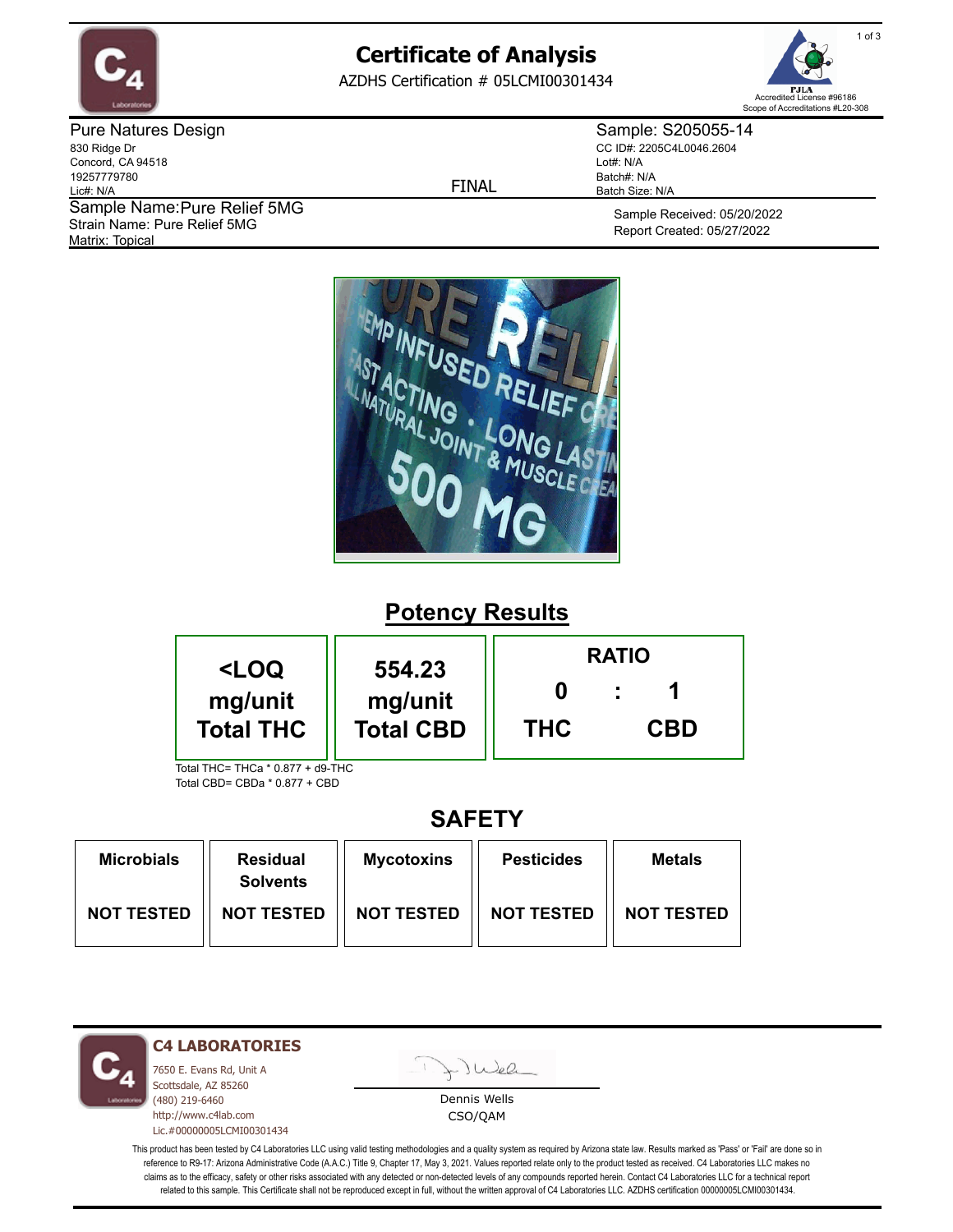

### **Certificate of Analysis**

AZDHS Certification # 05LCMI00301434



Pure Natures Design 830 Ridge Dr Concord, CA 94518 19257779780 Lic#: N/A Matrix: Topical Sample Name: Pure Relief 5MG Strain Name: Pure Relief 5MG

FINAL

CC ID#: 2205C4L0046.2604 Lot#: N/A Batch#: N/A

Batch Size: N/A

Sample: S205055-14

Sample Received: 05/20/2022 Report Created: 05/27/2022

### **Cannabinoids by HPLC - Commercial**

Date Analyzed: 05/24/2022 Analyst Initials: KWT

| Analyte                   | -OQ           | <b>Mass</b>                                                                                       | <b>Mass</b>                                                           | <b>Mass</b>                               | Q              |
|---------------------------|---------------|---------------------------------------------------------------------------------------------------|-----------------------------------------------------------------------|-------------------------------------------|----------------|
|                           | $\frac{0}{0}$ | $\%$                                                                                              | mg/g                                                                  | mg/unit                                   |                |
| <b>THCA</b>               | 0.0390        | $<$ LOQ                                                                                           | $<$ LOQ                                                               | $<$ LOQ                                   | Q <sub>3</sub> |
| $d9-THC$                  | 0.0390        | <loq< td=""><td><loq< td=""><td><loq< td=""><td>Q<sub>3</sub></td></loq<></td></loq<></td></loq<> | <loq< td=""><td><loq< td=""><td>Q<sub>3</sub></td></loq<></td></loq<> | <loq< td=""><td>Q<sub>3</sub></td></loq<> | Q <sub>3</sub> |
| $d8-THC$                  | 0.0390        | $<$ LOQ                                                                                           | $<$ LOQ                                                               | $<$ LOQ                                   | Q <sub>3</sub> |
| <b>CBDA</b>               | 0.0390        | $<$ LOQ                                                                                           | $<$ LOQ                                                               | $<$ LOQ                                   | Q <sub>3</sub> |
| CBD                       | 0.0390        | 0.575                                                                                             | 5.75                                                                  | 554.23                                    | Q <sub>3</sub> |
| <b>CBG</b>                | 0.0390        | $<$ LOQ                                                                                           | $<$ LOQ                                                               | $<$ LOQ                                   | Q <sub>3</sub> |
| <b>CBN</b>                | 0.0390        | $<$ LOO                                                                                           | $<$ LOQ                                                               | $<$ LOQ                                   | Q <sub>3</sub> |
| <b>CBC</b>                | 0.0390        | $<$ LOQ                                                                                           | $<$ LOQ                                                               | $<$ LOQ                                   | Q <sub>3</sub> |
| Total Cannabinoids 0.0390 |               | 0.575                                                                                             | 5.75                                                                  | 554.23                                    | Q <sub>3</sub> |
| <b>Total THC</b>          | 0.0390        | $<$ LOQ                                                                                           | $<$ LOQ                                                               | $<$ LOQ                                   | Q <sub>3</sub> |
| <b>Total CBD</b>          | 0.0390        | 0.575                                                                                             | 5.75                                                                  | 554.23                                    | Q3             |

Total THC= THCa \* 0.877 + d9-THC. Total CBD= CBDa \* 0.877 + CBD. LOQ = Limit of Quantitation; NR = Not Reported; ND = Not Detected.

Unless otherwise stated all quality control samples performed within

specifications established by the Laboratory. Cannabinoids method: HPLC-DAD.

1 unit= 96.3884g

Unit Description: 3.4 oz bottle of lotion



#### **C4 LABORATORIES**

7650 E. Evans Rd, Unit A Scottsdale, AZ 85260 (480) 219-6460 http://www.c4lab.com Lic.#00000005LCMI00301434



Dennis Wells CSO/QAM

This product has been tested by C4 Laboratories LLC using valid testing methodologies and a quality system as required by Arizona state law. Results marked as 'Pass' or 'Fail' are done so in reference to R9-17: Arizona Administrative Code (A.A.C.) Title 9, Chapter 17, May 3, 2021. Values reported relate only to the product tested as received. C4 Laboratories LLC makes no claims as to the efficacy, safety or other risks associated with any detected or non-detected levels of any compounds reported herein. Contact C4 Laboratories LLC for a technical report related to this sample. This Certificate shall not be reproduced except in full, without the written approval of C4 Laboratories LLC. AZDHS certification 00000005LCMI00301434.